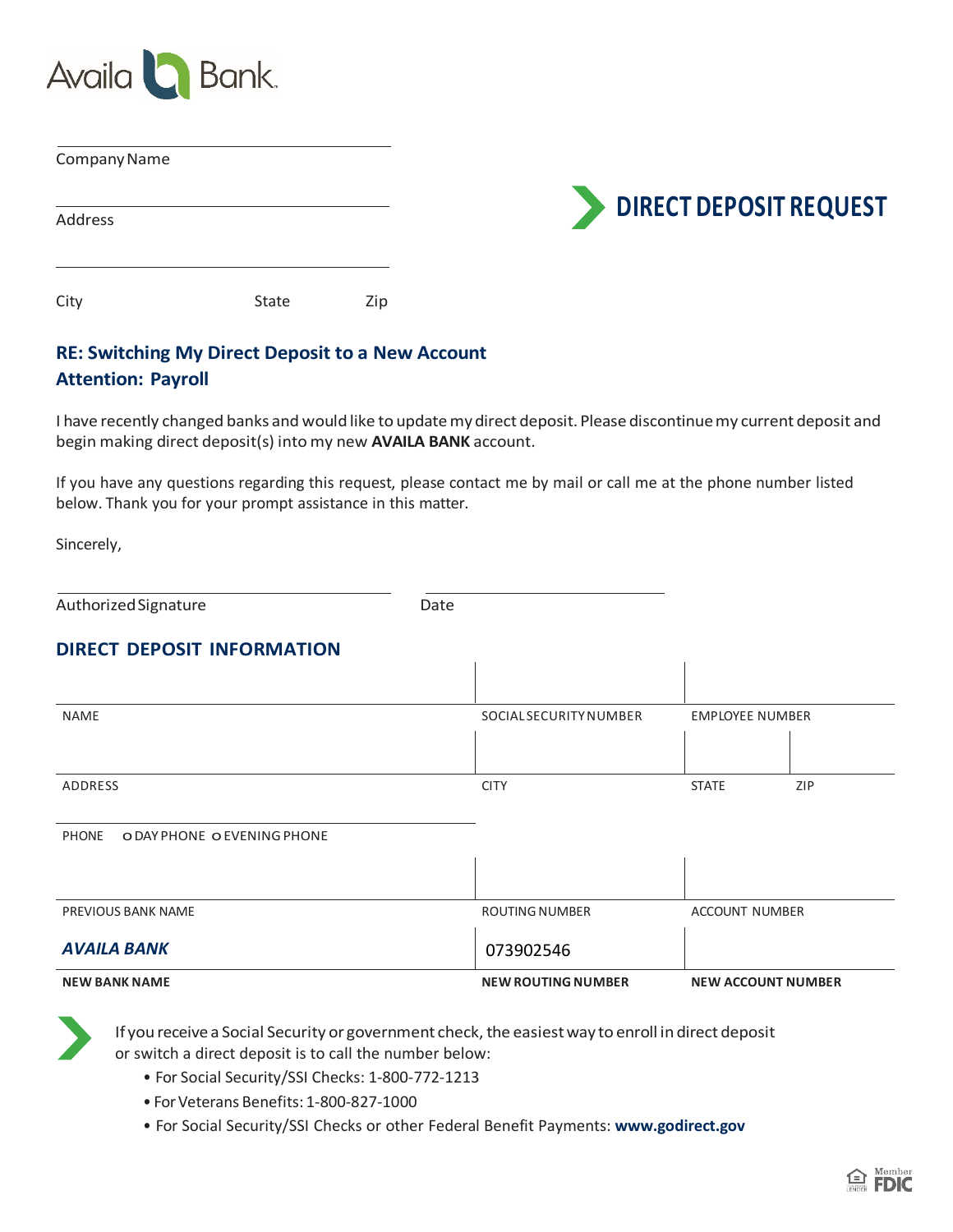

| Company Name   |              |     |
|----------------|--------------|-----|
| <b>Address</b> |              |     |
| City           | <b>State</b> | Zip |



# **RE: Changing My Automatic Payment Attention: Accounts Receivable / Accounting**

I have recently changed banks and would like to have my automatic payment with your company changed to my new account. Please discontinue debiting my old bank account and begin making automatic withdrawals from my new **AVAILA BANK** account. Please contact me with any questions.

Sincerely,

| Authorized Signature                                        | Date                      |                             |                           |  |
|-------------------------------------------------------------|---------------------------|-----------------------------|---------------------------|--|
| <b>AUTOMATIC PAYMENT INFORMATION</b>                        |                           |                             |                           |  |
| <b>NAME</b>                                                 | <b>PHONE</b>              | O DAY PHONE O EVENING PHONE |                           |  |
| <b>ADDRESS</b>                                              | <b>CITY</b>               | <b>STATE</b>                | <b>ZIP</b>                |  |
| \$<br>AMOUNT DEBITED (enter payment amount or "amount due") |                           |                             |                           |  |
|                                                             |                           |                             |                           |  |
| <b>PREVIOUS BANK NAME</b>                                   | <b>ROUTING NUMBER</b>     | <b>ACCOUNT NUMBER</b>       |                           |  |
| \$                                                          | 073902546                 |                             |                           |  |
| PAYMENT OR REASON                                           | DATE OF PAYMENT           |                             |                           |  |
| <b>AVAILA BANK</b>                                          |                           |                             |                           |  |
| <b>NEW BANK NAME</b>                                        | <b>NEW ROUTING NUMBER</b> |                             | <b>NEW ACCOUNT NUMBER</b> |  |